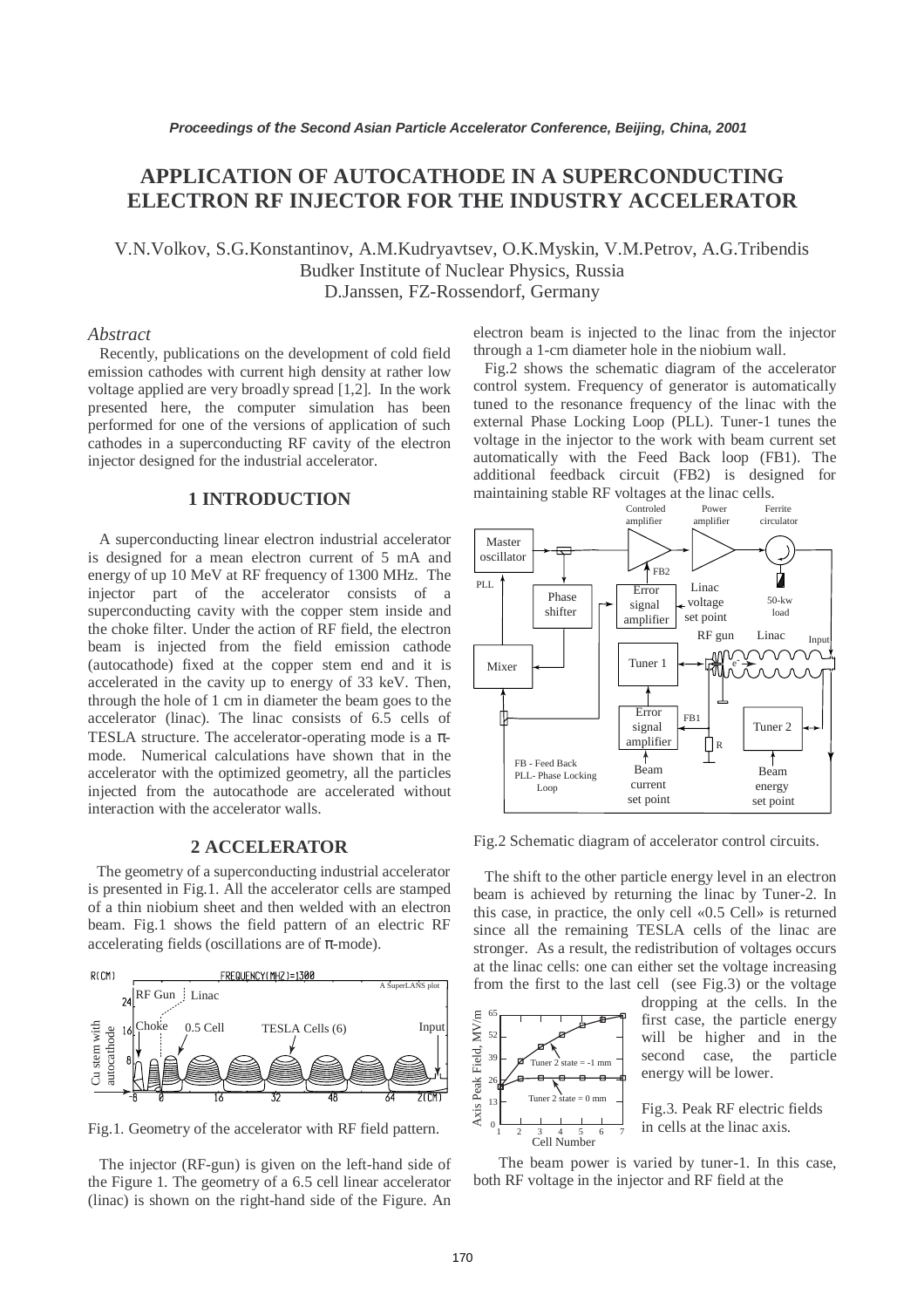#### **Proceedings of the Second Asian Particle Accelerator Conference, Beijing, China, 2001**

| Linac length returning by Tuner-2, mm               |         |         |                  | $-1.0$   |
|-----------------------------------------------------|---------|---------|------------------|----------|
| Injector length returning by Tuner-1, mm            | $-0.03$ | $-.006$ | $\left( \right)$ | $-0.006$ |
| Linac generator power (beam power), kW              | 3.45    | 27      | 45               | 50       |
| Resonance frequency, MHz                            | 1300    |         |                  | 1299.81  |
| Beam particle energy, MeV                           | 9.17    |         |                  | 17       |
| Power scattered at the linac walls, W               | 17.07   |         |                  | 60.8     |
| Maximum accelerating rate in the linac cells, MeV/m | 15.9    |         |                  | 33.4     |

Table 1. Accelerator parameters with both two extreme sets of Tuner-2.

autocathode are changed. At the same time the mean current and power of the beam are changed but the beam particle energy at the accelerator exit is remaining the same. Table 1 shows the accelerator parameters for two extreme sets of Tuner-2.

## **2 SHAPE OF AUTOCATHODE CURRENT PULSE**

 The dependence of the autocathode current density on the electric field intensity at the cathode is determined by the Fauler-Nordgeim formula:

$$
J(E)=A \cdot E^2 \cdot exp(-B/E) \tag{1}
$$

where A and B coefficients are determined by the experimental curve of this dependence. J(E) is the



autoemission current density in terms of  $A/cm^2$ , E is the intensity of RF electric field in terms of MV/m. We used the experimental dependence J(E) given in Ref.[1] and shown in Fig.4.

Fig.4. Autocathode current density as a function of the electric field intensity [1].

We obtained the following values of the coefficients:

A= 1042 (MV/m)-2, B = 101.336 MV/m

 Dependence of the autocathode current density on the RF phase  $(\varphi)$  in the cavity is similar to the Gaussian formula. Represent it as a product of the Gauss formula by the correcting coefficient  $K(\varphi)$ :

$$
J(\varphi)=K(\varphi)\cdot J_{\text{max}}\cdot \exp(-0.5\cdot \varphi^2/\sigma^2) \tag{2}
$$

Here  $J_{max}$  ( $J_{max} = 2.5$  A/cm<sup>2</sup>) is the current density at the moment of maximum intensity at the cathode  $E_{\text{max}}$  ( $E_{\text{max}}$  = 9.6 MV/m).  $\sigma$  is a rms length of the current pulse ( $\sigma$ = 15.5°). Functions J (φ) and K (φ) are presented in Figures 5 and 6, respectively.



Fig.5 Autocathode current density as a function of RF phase. Upper curve is the intensity of RF field at autocathode.

Fig. 6 Correcting factor K as a function of RF phase ϕ.

 One can assume (see Fig.6) that for phase angles -  $\varphi_{end}$ < $\varphi$ < $\varphi_{end}$  K  $(\varphi) \sim 1$ . For all other phase angles, K $(\varphi)$ tends to 0. In calculations we used the cathode current shape in the form of the Gaussian curve cut at  $\varphi = \pm \varphi_{\text{end}}$ , when  $K(\varphi_{end}) = 1/2$ .

#### **3 INJECTOR**

 The injector and autocathode geometric are given in Figure 7. The autocathode consists of a nanocrystallic carbon layer [1] applied at the spherical surface of the refractory metal tablet. The tablet of 1.54 mm in diameter is tightly inserted into a hole at the copper stem end.

 The copper stem of 1 cm in diameter with the autocathode at its end is placed inside the superconducting cavity. Maximum RF power scattered in the stem is 31 W. The stem is cooled with liquid nitrogen applied inside the stem from outside along pipes having no contact with liquid helium. The stem has electric contact with the cavity body through the resistor only (R, see fig.2). The voltage on the resistor is proportional to a beam current. It is used in Feed Back 1 (FB1).

 The choke filter protects the stem-fixing device against RF power from the cavity. Tests of the stem fixing device and choke filter have shown good positive result [3].

 The cavity body (Fig.7) is stamped and welded of a thin niobium sheet. The body is rigid enough to withstand the external atmospheric pressure. The cone walls have an inclination of 6 degrees thus enabling the qualitative etching and washing the inner surface of the cavity (without the cathode stem) by pumping the solvents of acids and washing water through the cavity.